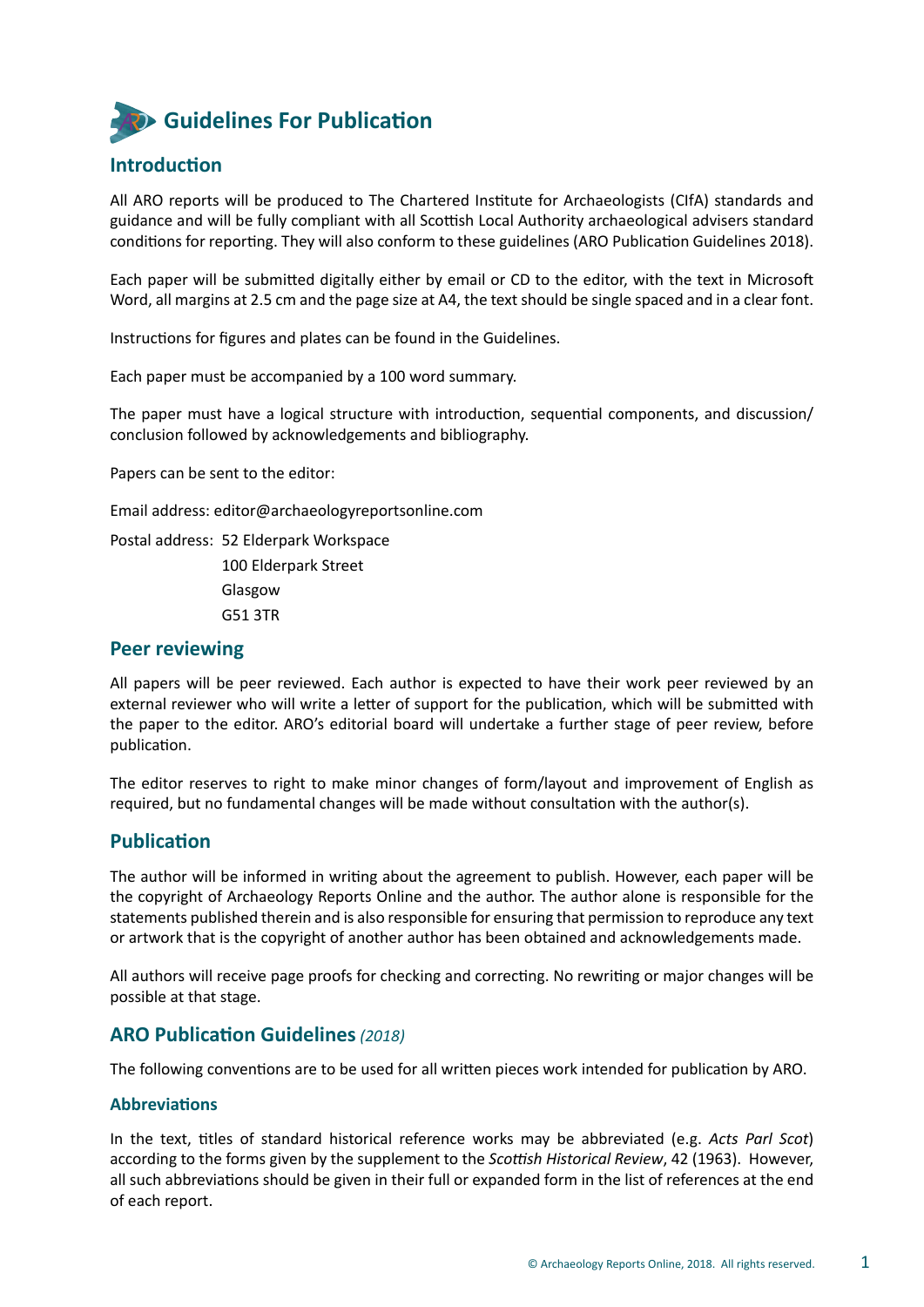Titles of foreign journals should be given in full, but titles of the main UK and Irish journals can be abbreviated (e.g. *Proc Soc Antiq Scot*) according to the forms prescribed by the Council for British Archaeology (1991, 3rd ed.) *Signposts for Archaeological Publication*.

For acronyms and other abbreviations using capital letters, standard international units of measure, no full-stop is used (for example: RCAHMS, HES, AD, BC, OD, m, mm, kg).

For foreign-language expressions, for example: in situ, ibid., c., i.e., e.g., et al., c.f., etc. please note the placing of the full stop. They are also not italicised.

Percentages should be given in numerals with the % sign (e.g. 87%).

# **Appendices**

Appendices should be used in place of extended footnotes or in-text lists.

# **Authors' Names**

For the main title credits, names of the principal authors should be given in full, but names of contributing authors can be given as initials and surnames.

e.g. by Herbert Mitchell with a contribution by M Mulvihill

# **Bibliographic references**

These should be in lower case e.g. (Gibson 2002, 123, fig. 60, no.5).

# **Compass Orientations**

The full form should be given for simple orientation, but abbreviate longer components. Use a forward slash to indicate alignment, writing the components out in full.

e.g. to the north to the south-east

to the NNE aligned east/west

# **Dates and Periods**

Nineteenth rather than 19<sup>th</sup>. 'In the nineteenth century', but 'nineteenth-century pottery'

Condense dated time spans where possible as 1936-8 (not 1936-1938), but 'from 1936 to 1938' is acceptable. Teen years are an exception: 1914-18 (not 1914-8).

Other dating conventions:

20 September 1996 1660s (not 1660's) AD 413 and 427 BC

Period names are to be capitalised as:

early or late Mesolithic early Medieval early or late Neolithic **Medieval** Medieval early or late Bronze Age post-Medieval early or late Iron Age early Modern

# **Documentary Sources**

References to manuscript or documentary sources should include a full archive number and be ascribed to the relevant repository.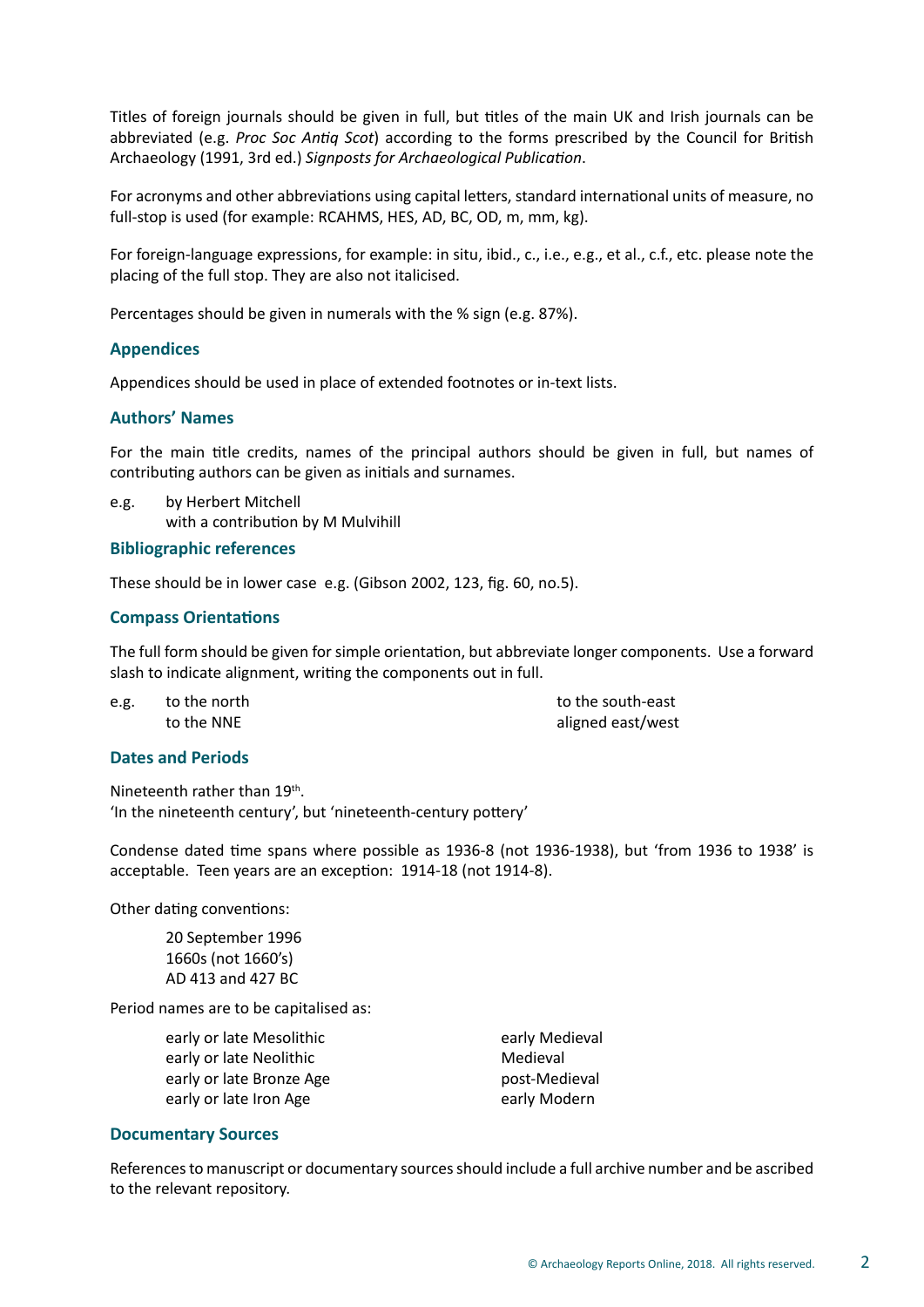e.g. SRO GD/540/2137 Scottish Records Office 'Confirmation of a charter of endowment of lands in Clogheen to John Mitchell', Mitchell Muniments.

# **Figures and Plates**

All figures (line illustrations, maps, charts and other graphics) and plates (photographs) should be referred in the text as e.g. Figure 5, or Plate 6.

Each figure or plate should have a caption, which should be included on a List of Figures or List of Plates.

Captions should include a note of the scale at which the illustrations have been reproduced and any copyright and permission issues addressed. e.g. © Gillian McSwan, or reproduced curtesy of.....

#### **Footnotes**

Footnotes should be avoided, but may be used where essential explanatory information cannot be included in the text. They must be listed in order at the end of the paper.

#### **Grid References**

e.g. NGR: NO 7189 2052 (please note spacing).

#### **Illustrations**

Line drawings and scanned images should be submitted at 1200dpi, minimum 201 mm by 195 mm and original photographs only at 300dpi at minimum 201 mm by 195 mm

All artwork should be submitted in TIFF, EPS or PDF format.

All artwork must be designed to fit the ARO Page size (245 x 160 mm) or column width (77 mm). As a rule, most small find drawings should be prepared for reduction to 1:4 or 1:2, but decorated, unusual or very small finds may be published at 1:1.

Lettering and numbering should be of an appropriate scale and consistently placed; care must be taken to ensure that they are accurately aligned.

All maps and figures should have an unobtrusive scale. Maps should also have north point.

Captions should not be included in the illustration.

#### **Maps**

Full references should also be given for maps reproduced or referred to in the text, whether current or historical.

e.g. Ordnance Survey 1878 'Argyllshire', Sheet CIV.12 (1876-1), 1:2,500.

# **Measurements**

Dimensions should be given in metric units - kilometres, metres or millimetres (for small distances and finds), but not centimetres. 50 km, 15 m, 0.4 m and 50 mm are acceptable, but not 30 cm. Please note the spacing, there should be a space between the number and the 'm'.

# **Numbers**

Full text for numbers less than 10, but numerals for any numbers greater than nine.

e.g. five samples from each pit 22 sherds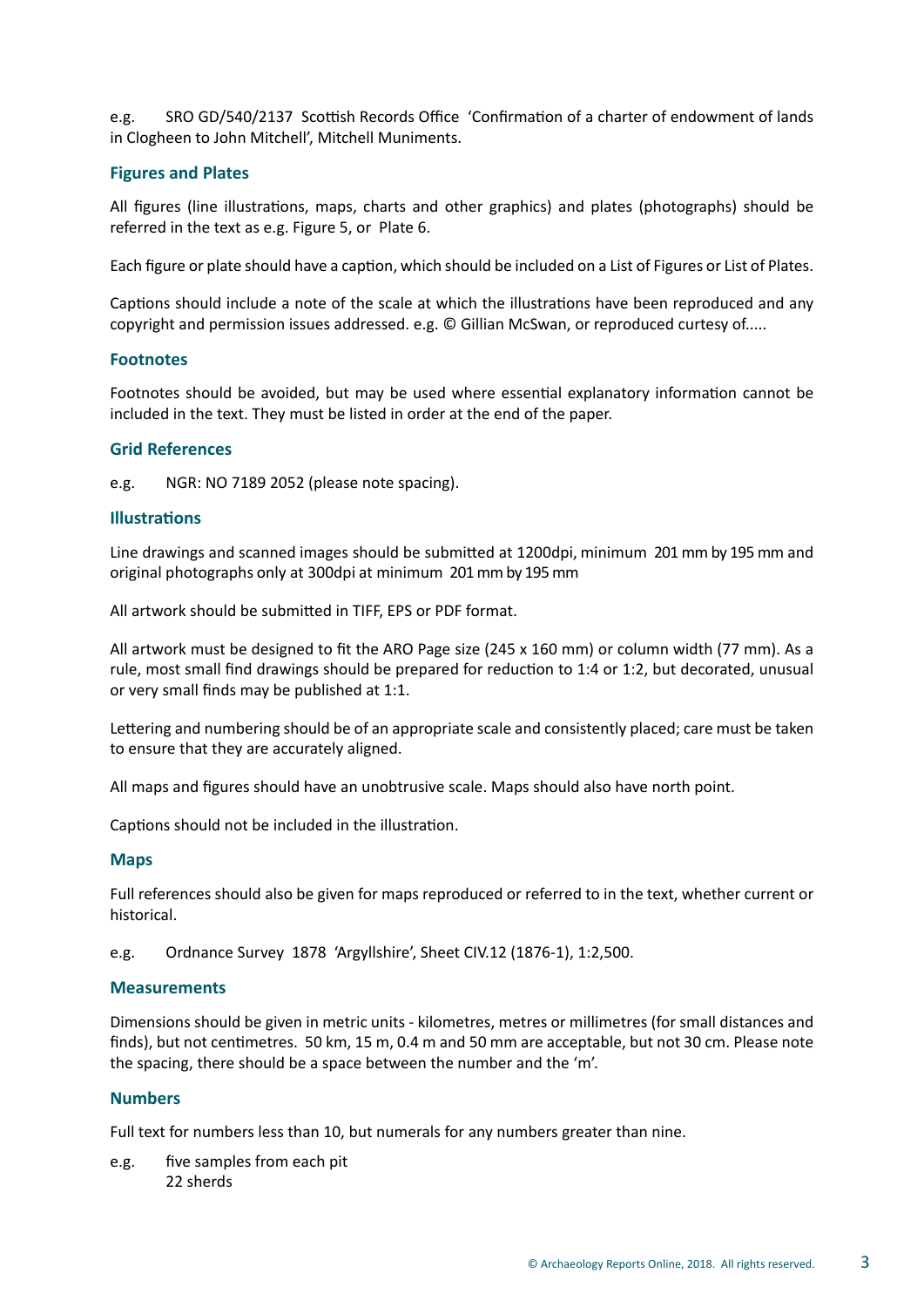# **Quotations**

Use 'singular', not "double" quotation marks when quoting published material, unless your quotation exceeds five lines. In that case, indent it five spaces on either side, double space above and below it and omit the quotation marks.

Avoid the use of quotation marks around words that are not directly quoted.

# **Radiocarbon Dates**

Full details of radiocarbon dates should be given in the form of a table, identifying the lab code, dated sample material and ∂13C value, as well as a value for the date in radiocarbon years (BP):

| Lab. No           | <b>Description</b> | sample                   | <u>ሕ13ር‰</u> | Dates BP        | Calibrated dates |
|-------------------|--------------------|--------------------------|--------------|-----------------|------------------|
| <b>SUERC-8929</b> | Sample 7           | Carbonised monocot stems | $-25.2$      | $1245 \pm 35BP$ | cal AD 670-880   |

The ∂13C value may be useful in analysing problems in the interpretation of odd dates.

Information presented in tables may also include calibrations to the first and second sigma ranges. Where dates are given in calibrated form, the particular calibration programme should be identified and referenced to a published source.

In discussion, radiocarbon dates may be quoted as BP or cal BP, and as cal BC or cal AD e.g. before 4321 ± 60 BP (GU-3456) or from 2923 to 3329 cal BC (GU-3456). The use of BC or AD alone is appropriate for historical and astronomical dates only and should not be applied to radiocarbon dates.

# **References and Bibliography**

Bibliographical references must be quoted Harvard-style, using 'ibid.' where the same reference is quoted successively. References should follow the Harvard system, with author, date and pages set within the text in brackets. Full references in the bibliography must be in the format shown below.

# **Book**

Van Beek, G C 1983 *Dental Morphology: an illustrated guide*. Bristol: Butterworth-Heinemann Ltd.

# **Edited book**

Brannon, N F 1988 Ballycraigy, *in* Hamlin A and C Lynn, C (eds.) *Pieces of the past*, *Archaeological excavations by Dept Environment N Ireland, 1970-86*. Belfast: Queens University Press, 16-17.

#### **Journal Article**

Mowbray C L 1936 Excavation at the Ness of Burgi, Shetland, *Proc Soc Antiq Scot* 70 (1935-6), 381-6.

# **Chapter or specialist report in journals or books**

Veen, M van de 1985 Carbonised plant remains, *in* Barclay, G J Excavations at Upper Suisgill, Sutherland, *Proc Soc Antiq Scot* 115 (1985), 188-91.

Crawford, I 2002 The wheelhouse, *in* Ballin Smith, B and Banks, I (eds.) *In the Shadow of the Brochs: The Iron Age in Scotland*, 111-128. Stroud: Tempus Publishing Ltd.

#### **Unpublished report or thesis**

Toolis, R and Bowles, C 2012 *The Galloway Picts Project: Excavation and Survey of Trusty's Hill, Gatehouse of Fleet.* GUARD Archaeology Ltd, Project 3309 (unpublished).